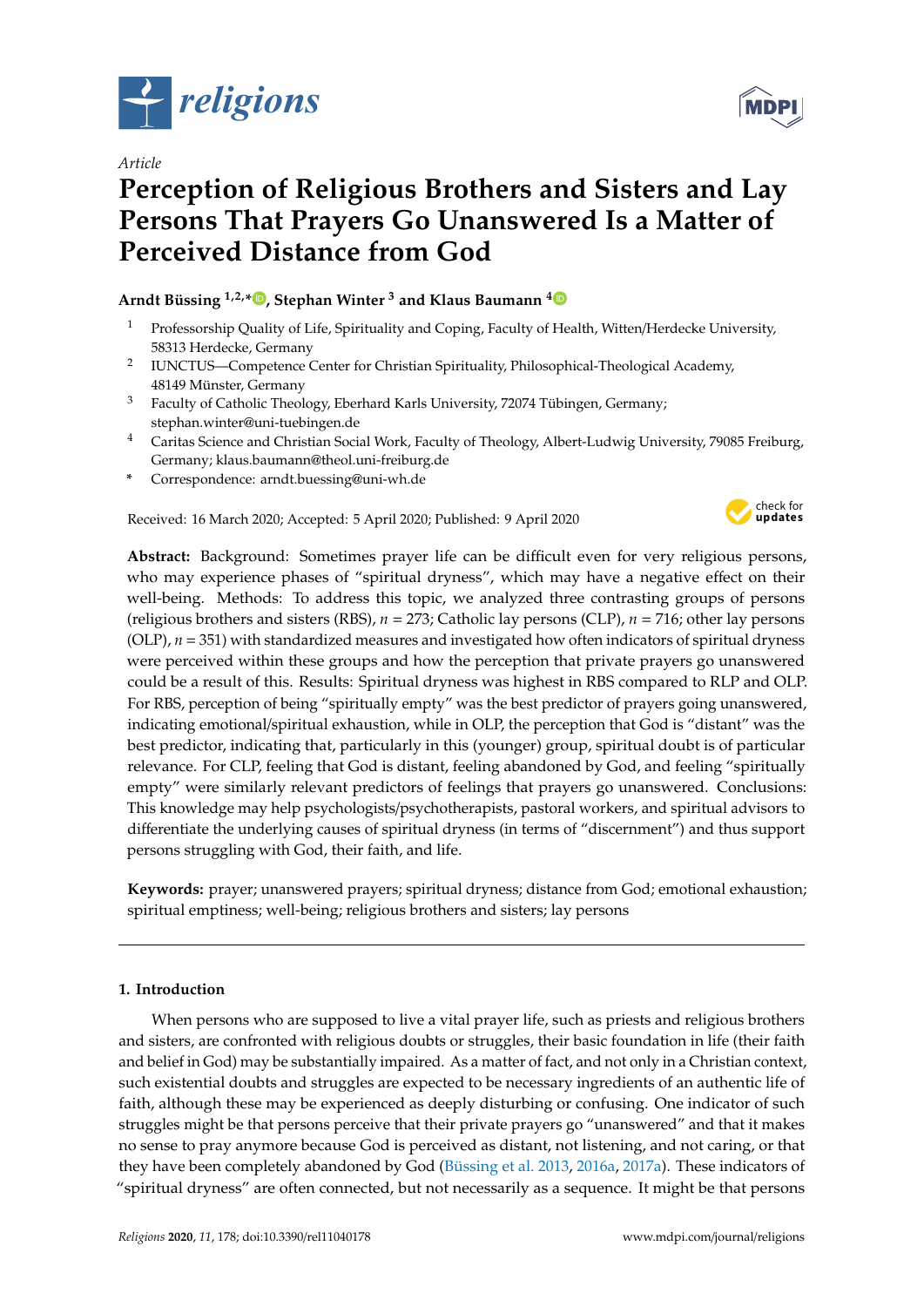perceive that their prayers are in vain, but they nevertheless long for a closer relation with God, who is perceived as distant. On the other hand, the feeling of being ignored by God may result in an emotional/spiritual withdrawal, resulting in a stopping of private prayer life. Emotional exhaustion and spiritual "emptiness" would thus be considered either as further negative results or as the consequences of a perceived intense or long-lasting distance from God.

Perceived abandonment by God, spiritual struggles, desolation, and "desert experiences" in a person's spiritual life are classic themes in religious literature [\(Plattig and Bäumer](#page-9-0) [2010;](#page-9-0) [Plattig](#page-9-1) [1994;](#page-9-1) [Büssing and Dienberg](#page-8-3) [2019\)](#page-8-3), as well as in psychology/health research [\(Exline](#page-8-4) [2013;](#page-8-4) [Büssing et al.](#page-8-0) [2013\)](#page-8-0). These experiences were not only felt by some extraordinary saints of the past [\(Weismayer](#page-9-2) [2019;](#page-9-2) Höff[ner](#page-9-3) [2019\)](#page-9-3), but also by today's persons who are committed to living a religiously informed life, including routines and special moments of more or less intrinsically motivated prayer in its multiple forms. Phases of "spiritual dryness" (either long lasting or short) were perceived occasionally by 50% of non-ordained Catholic pastoral workers and often or even regularly by 13% [\(Büssing et al.](#page-8-1) [2016a\)](#page-8-1). In Catholic priests, these phases were experienced by 46% occasionally and by 12% often or regularly [\(Büssing et al.](#page-8-2) [2017a\)](#page-8-2). Relevant predictors of spiritual dryness were low perception of the sacred in their life, low sense of coherence, depressive states, and emotional exhaustion [\(Büssing et al.](#page-8-1) [2016a,](#page-8-1) [2017a\)](#page-8-2). Among the different strategies to cope with these phases, priests also used explicit spiritual practices (i.e., personal prayer, meditation) [\(Büssing et al.](#page-8-5) [2017b\)](#page-8-5). A more intense prayer life (as a "therapy"), as recommended by some persons [\(De Mello](#page-8-6) [2005,](#page-8-6) p. 160), is difficult when one perceives that prayers are not "noticed" and responded to by God. However, prayer as a ritual or as a matter of constancy, faithfulness, and endurance is also a coping mechanism.

The intensity of prayer life and the function of prayer in daily life activity might be different in specific groups of persons. Religious brothers and sisters, for example, are expected to pray several times a day (i.e., the mandatory Liturgy of Hours); priests, in addition to the Liturgy of Hours, use formal forms of prayers during religious ceremonies and may pray privately as well; religious lay persons may pray privately in different life situations (in times of illness, to give thanks and praise, etc.). Private prayers might be either formal or less formal and rather spontaneous in wording and form. Further, prayers could be differentiated as petitionary, colloquial, ritualist, or meditative [\(Poloma and Pendleton](#page-9-4) [1991\)](#page-9-4). In most cases, prayers are an indicator of a "relation" with God, which might be either vital or a ritual only. In Catholic priests and also non-ordained Catholic pastoral workers, it was shown that private prayers were moderately related to the perception of the sacred in life, while the mandatory Liturgy of Hours was weakly or only marginally associated [\(Büssing et al.](#page-8-7) [2016b\)](#page-8-7). This would indicate that, rather, spontaneous prayer is related to a vital perception of the sacred in life, while the mandatory prayer is often perceived as a duty and not necessarily an indicator of a vital, existential relation to God.

Of course, the question of whether prayers indeed go "unanswered" is first of all a matter of expectation. Praying means to be in contact with God, to communicate with Him. Whether and how the "responses" are perceived is a different question. One may not notice the "response", the expectations of how God should react may be very specific, or one may expect an immediate response that might not be given yet. It is also true that this specific expecting form of prayer is an attempt to control God. A different form of prayer is meditative or reflecting prayer, which means to be with God without any specific expectation, just being in resonance whatever may appear—even when it is silence, which may nevertheless calm the soul (and might be an answer, too).

Nevertheless, when do persons perceive that their prayer life and relation with God become difficult? How would this affect the well-being of these persons and their perception of their prayers? To address these questions, we investigated three contrasting groups of persons: (1) religious brothers and sisters who are expected to pray several times a day, (2) catholic lay persons who were tasked by their bishop to preside over the "Liturgy of the Word" on Sundays (and/or during the week) and are thus supposed to pray, and (3) other lay persons from other different professions. Within these groups, we investigated how often indicators of spiritual dryness were perceived and how the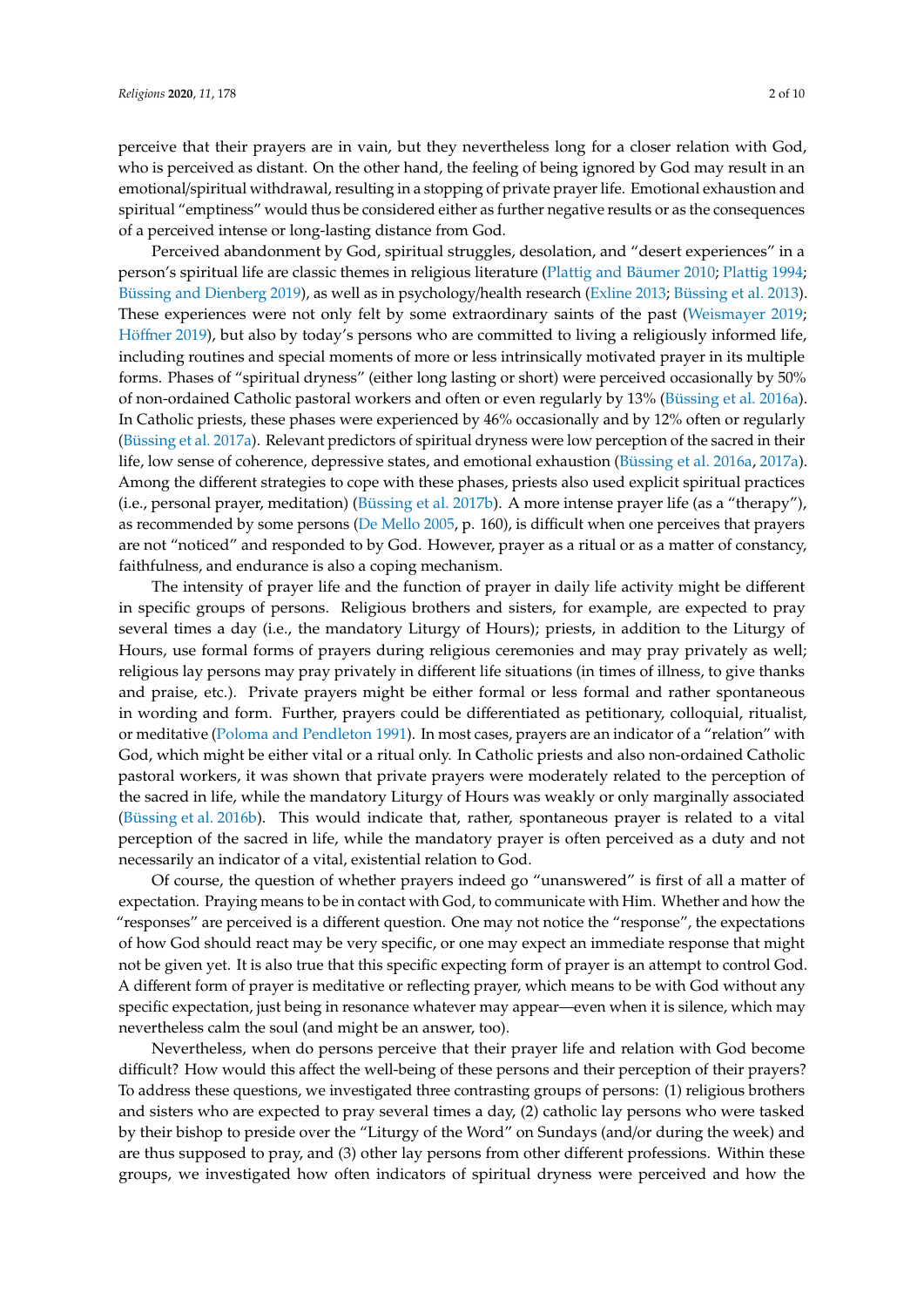perception that private prayers go unanswered could be predicted. This knowledge might be of relevance not only theoretically (i.e., for theology, psychology, and social science), but also practically for psychologists/psychotherapists, pastoral workers, and spiritual advisors.

#### **2. Materials and Methods**

#### *2.1. Enrolled Persons*

The participants were recruited in three consecutive cross-sectional studies. They were informed about the purpose of the study and assured of confidentiality and their right to withdraw their participation at any time. By completing the anonymous online questionnaire, the participants agreed that their data would be evaluated anonymously.

(1) Religious brothers and sisters (RBS) were invited either directly by email to their respective congregations to take part in an anonymous online survey or by participation calls that were sent to the German congregation superiors ("Ordens-Oberen-Konferenz") to be forwarded. Among the participants (both male and female), 71% were from Franciscan orders and 29% from other religious congregations (among these, 30% Benedictines, 16% Jesuits, 10% Schönstadt Fathers, 4% Dominicans, etc.).

(2) Catholic lay persons (CLP), commissioned by their bishop to preside over the "Liturgy of the Word" at Sundays (or during the week) were invited by their respective dioceses to participate. These were pastoral assistants or parish expert workers (20%) or voluntary lay persons (80%). They had presided over the "Liturgy of the Word" for  $31.5 \pm 13.7$  years [1–74]). Among them, 56% pray privately at a regular level, 35% pray often, and 7% seldom pray. At any rate, it seems, these lay persons can be considered to be more or less securely religiously attached individuals [\(Granqvist](#page-8-8) [2014;](#page-8-8) [Heuft](#page-8-9) [2016\)](#page-8-9), or it can be considered that their religious prayer is motivationally central for them [\(Huber and Huber](#page-9-5) [2012\)](#page-9-5).

(3) Other lay persons (OLP) not professionally affiliated with the Catholic church were from other different professions (i.e., 15% health professionals and psychologists, 27% teachers, 26% students, and 32% other); they were recruited via snowball sampling. Most of them were Catholics (52%), 34% were Protestants, 5% were of other religious denominations, and 8% had no specific religious denomination.

#### *2.2. Measures*

## 2.2.1. Spiritual Dryness

To operationalize feelings of "spiritual dryness", we used the six-item Spiritual Dryness Scale (SDS), which had good internal consistency (Cronbach's  $\alpha$  = 0.87) [\(Büssing et al.](#page-8-0) [2013\)](#page-8-0). The instrument addresses whether or not individuals have experienced phases of "spiritual dryness", including feeling that God is distant, feeling that one's prayers go unanswered, feeling "spiritually empty" or not able to give any more (in terms of spiritual exhaustion), and, finally, feelings of being abandoned by God. The items of this instrument were formulated in order to fit into the daily life experiences of religious individuals. Response options on a Likert scale were "not at all" (1), "rarely" (2), "occasionally" (3), "fairly often" (4), and "regularly" (5). The SDS scores are mean scores and represent the perceived lack/shortage.

#### 2.2.2. Daily Spiritual Experiences

The Daily Spiritual Experience Scale (DSES) was developed as a measure of a person's perception of the transcendent in daily life, and thus, the items measure experience rather than particular beliefs or behaviors [\(Underwood and Teresi](#page-9-6) [2002;](#page-9-6) [Underwood](#page-9-7) [2011\)](#page-9-7). Here, we used the six-item version (DSES-6; alpha = 0.91), which uses specific items, such as feeling God's presence, feeling God's love, a desire to be closer to God (union), finding strength/comfort in God, and being touched by the beauty of creation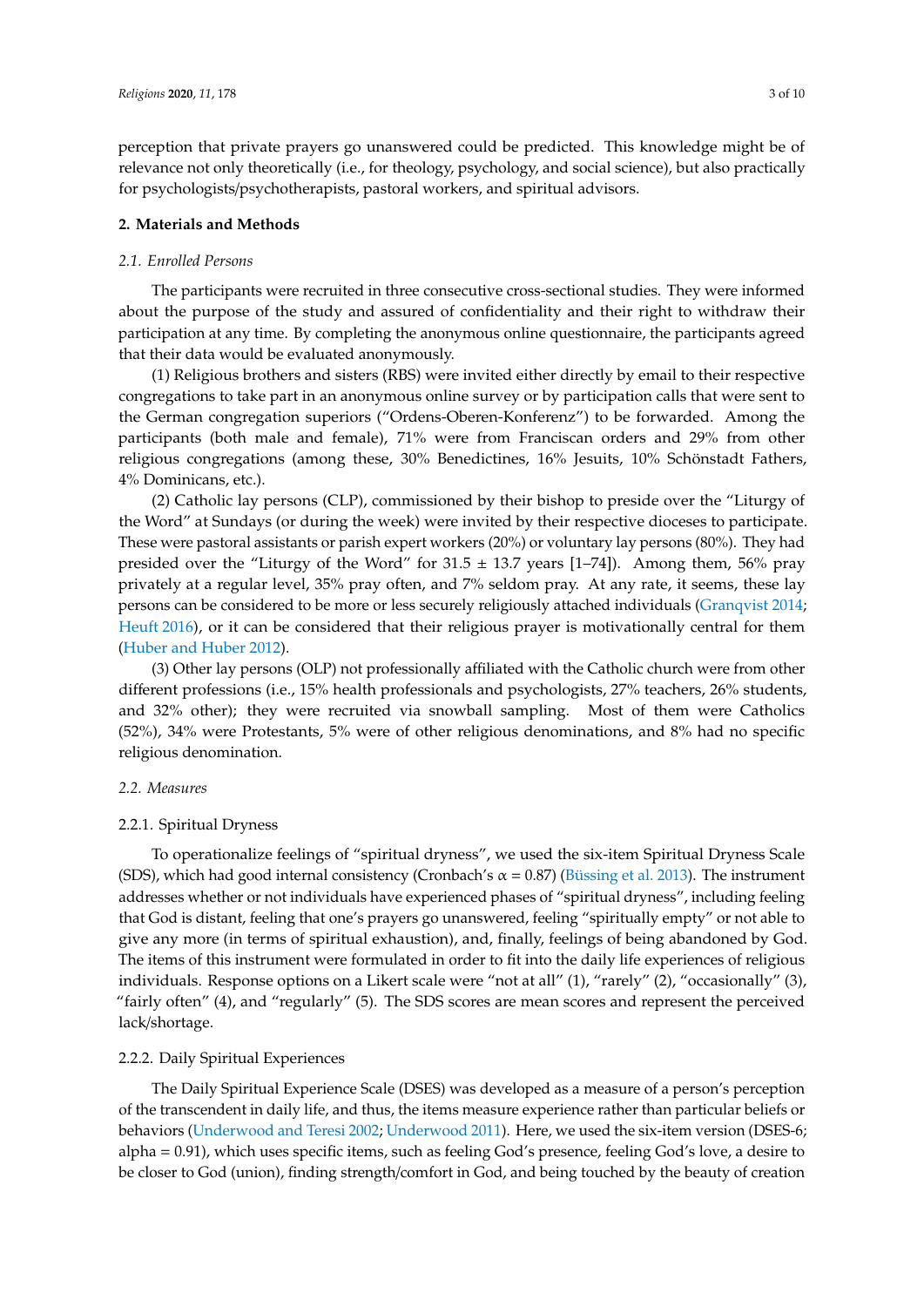[\(Underwood and Teresi](#page-9-6) [2002\)](#page-9-6). The response categories on a Likert scale are "many times a day", "every day", "most days", "some days", "once in a while", and "never/almost never". Item scores are mean scores.

#### 2.2.3. Stude and Awe (GrAw-7)

To measure feelings of awe and subsequent feelings of gratitude, we used the seven-item Gratitude/Awe (GrAw-7) scale [\(Büssing et al.](#page-8-10) [2018\)](#page-8-10). This scale addresses the "emotional response to an immediate and 'captured' experience, and not an emotional response in response to goodwill of a person" [\(Büssing et al.](#page-8-10) [2018\)](#page-8-10). Examples of items are the following: "In certain places, I become very quiet and devout"; "I stop and am captivated by the beauty of nature"; "I pause and stay spellbound at the moment"; "I stop and then think of so many things for which I'm really grateful". The internal reliability of these items is good (Cronbach's alpha = 0.83). All items were evaluated on a four-point scale (0—never; 1—seldom; 2—often; 3—regularly). The results were sum scores ranging from 0 to 21.

#### 2.2.4. Well-Being Index (WHO-5)

To assess participants' well-being, we used the WHO-Five Well-being Index (WHO-5). This short scale avoids symptom-related or negative phrasings and measures of well-being instead of absence of distress [\(Bech et al.](#page-8-11) [2003\)](#page-8-11). Representative items are "I have felt cheerful and in good spirits" or "My daily life has been filled with things that interest me". Respondents assess how often they had the respective feelings within the last two weeks, ranging from "at no time" (0) to "all of the time" (5). Here, we report the sum scores.

#### *2.3. Statistical Analyses*

Descriptive statistics as well as first order correlations (Spearman rho) and regression analyses (inclusion models) were computed with SPSS 23.0. The significance level was set at  $p < 0.01$ . With respect to classifying the strength of the observed correlations, we regarded *r* > 0.5 as a strong correlation, *r* between 0.3 and 0.5 as a moderate correlation, *r* between 0.2 and 0.3 as a weak correlation, and *r* < 0.2 as negligible or no correlation.

#### **3. Results**

#### *3.1. Description of the Sample*

The proportion of women and men and age was significantly different in the three study samples, with the oldest in RBS and the youngest in OLP (Table [1\)](#page-4-0). Women predominated in OLP. Their well-being scores and their perception of awe/gratitude were similar, while spiritual dryness and perception of the sacred were highest in RBS (Table [1\)](#page-4-0).

#### *3.2. Perceptions of God and Praying within the Three Samples*

A total of 9% of OLP perceived that own prayers go unanswered often/regularly, and 24% perceived that this is the case sometimes; 4% of CLP perceived it often/regularly, and 23% perceived it sometimes; 8% of RBS (which were significantly older than the lay groups) perceived it often/regularly, and 36% perceived it sometimes (Table [1\)](#page-4-0). The respective perception scores are significantly different (p < 0.0001). The perception that God is distant was experienced often or regularly in only a few cases and was experienced significantly less often in OLP. Further, the perception of being abandoned by God was experienced only in rare cases and less often in CLP (Table [1\)](#page-4-0). Nevertheless, perceiving "spiritual emptiness" or inability to "give any more" was experienced significantly more often in RBS than in both lay person groups (Table [1\)](#page-4-0).

Within the three samples, age was significantly and weakly associated with unanswered prayers in OLP only (Table [2\)](#page-4-1). Within this group of OLP, the younger adults (<40 years of age) had the lowest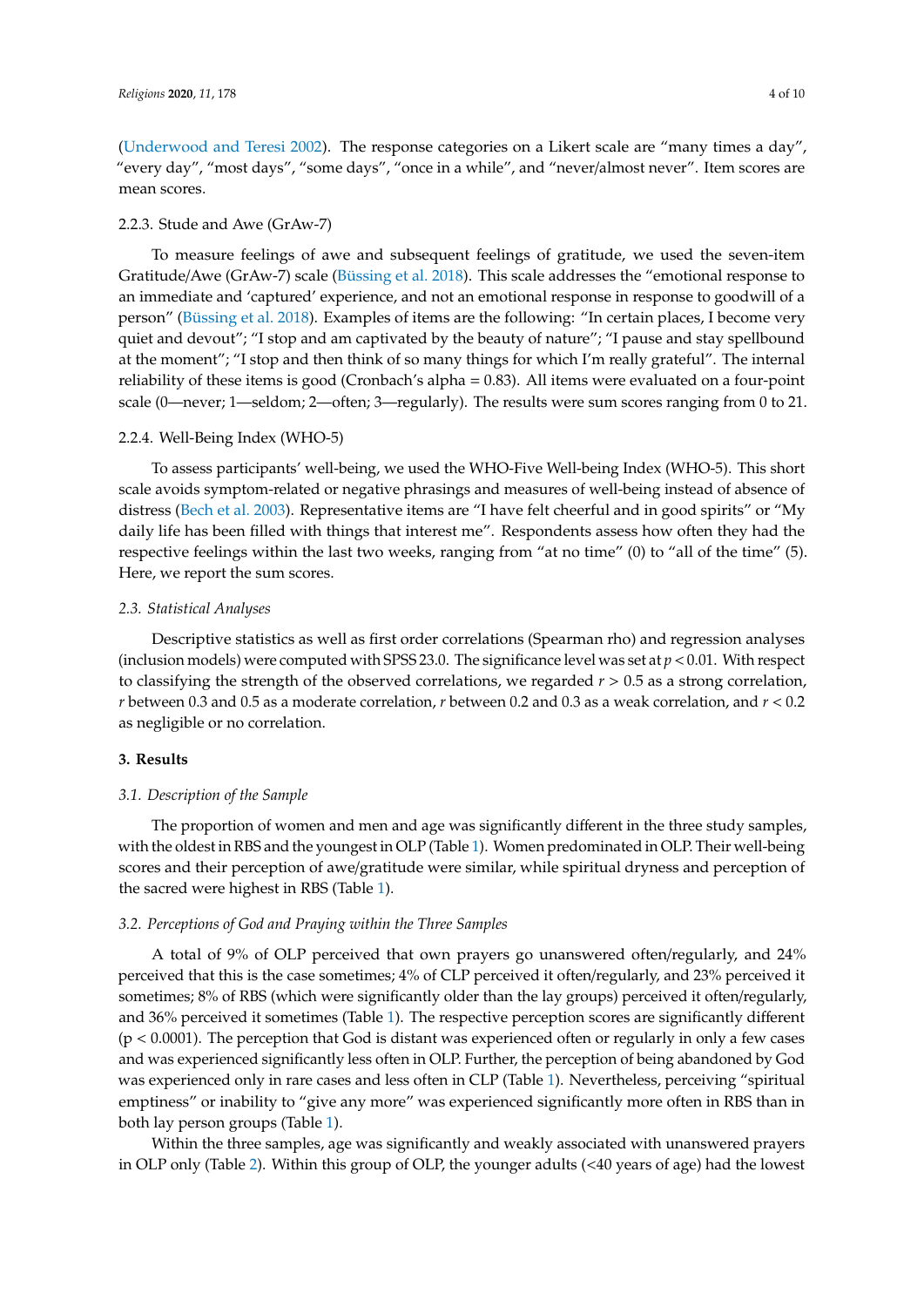scores for unanswered prayers, while older persons ( $>60$  years of age) had the highest ( $F = 3.2$ ;  $p =$ 0.008). There were no gender-related differences (data not shown).

|                                   | <b>RBS</b>         | <b>CLP</b>        | <b>OLP</b>        | <i>p</i> -Value |
|-----------------------------------|--------------------|-------------------|-------------------|-----------------|
| $\mathbf N$                       | 273                | 716               | 351               |                 |
| Women/men (%)                     | 48.9/51.1          | 46.9/53.1         | 58.9/41.1         | 0.001           |
| Mean age (years)                  | $60.89 \pm 13.54$  | $54.84 \pm 11.31$ | $42.00 \pm 16.54$ | < 0.0001        |
| Prayers go unanswered (%)         |                    |                   |                   |                 |
| Not at all                        | 20.4               | 35.4              | 35.1              |                 |
| Seldom                            | 35.3               | 39                | 32.1              |                 |
| Sometimes                         | 36.1               | 23                | 24.1              | < 0.0001        |
| Often                             | 5.9                | 3.2               | 6                 |                 |
| Regularly                         | 2.2                | 0.4               | 2.7               |                 |
| God is distant (%)                |                    |                   |                   |                 |
| Not at all                        | 39.4               | 37.9              | 53                |                 |
| Seldom                            | 29.4               | 34.4              | 25.7              | < 0.0001        |
| Sometimes                         | 26                 | 25.6              | 13.8              |                 |
| Often                             | 3.3                | 2.1               | 6                 |                 |
| Regularly                         | 1.9                | $\boldsymbol{0}$  | 1.5               |                 |
| Abandoned by God (%)              |                    |                   |                   |                 |
| Not at all                        | 58.9               | 73.6              | 55.7              |                 |
| Seldom                            | 25.2               | 19.7              | 30.7              | < 0.0001        |
| Sometimes                         | 13.7               | 5.9               | 11                |                 |
| Often                             | 1.5                | 0.7               | 1.7               |                 |
| Regularly                         | 0.7                | $\mathbf{0}$      | 0.9               |                 |
| <b>Spiritual Dryness (SDS)</b>    | $2.28 \pm 0.67$    | $1.93 \pm 0.63$   | $1.95 \pm 0.71$   | < 0.0001        |
| Experience spiritual dryness      | $2.74 \pm 0.80$    | $2.26 \pm 0.86$   | $2.26 \pm 1.00$   | < 0.0001        |
| Own prayers go unanswered         | $2.34 \pm 0.94$    | $1.95 \pm 0.87$   | $2.09 \pm 1.03$   | < 0.0001        |
| God is distant                    | $1.99 \pm 0.98$    | $1.92 \pm 0.85$   | $1.77 \pm 1.00$   | 0.01            |
| Abandoned by God                  | $1.60 \pm 0.83$    | $1.34 \pm 0.62$   | $1.61 \pm 0.82$   | < 0.0001        |
| Spiritually empty                 | $2.39 \pm 0.94$    | $1.90 \pm 0.86$   | $1.79 \pm 0.90$   | < 0.0001        |
| Not able to give any more         | $2.59 \pm 0.89$    | $2.16 \pm 0.95$   | $2.17 \pm 0.95$   | < 0.0001        |
| Gratitude/Awe (GrAw-7)            | $72.17 \pm 14.33$  | $71.64 \pm 17.67$ | $68.58 \pm 18.27$ | n.s.            |
| Perception of the Sacred (DSES-6) | $25.38 \pm 5.55$ * |                   | $20.58 \pm 7.49$  | < 0.0001        |
| Well-being (WHO5)                 | $15.42 \pm 4.27$ * |                   | $15.38 \pm 4.27$  | n.s.            |

<span id="page-4-0"></span>**Table 1.** Characterization of study persons. RBS: religious brothers and sisters; CLP: Catholic lay people; OLP: other lay people.

 $* n = 271.$ 

**Table 2.** Correlation analyses with the three study samples.

<span id="page-4-1"></span>

|                                   | Correlation Between "Unanswered Prayers" and Other Measures |            |                          |
|-----------------------------------|-------------------------------------------------------------|------------|--------------------------|
|                                   | <b>RBS</b>                                                  | <b>CLP</b> | <b>OLP</b>               |
| Spiritual Dryness (SDS)           | $0.714**$                                                   | $0.762**$  | $0.801**$                |
| Experience spiritual dryness      | $0.426$ **                                                  | $0.435**$  | $0.547**$                |
| God is distant                    | $0.393**$                                                   | $0.549**$  | $0.636**$                |
| Abandoned by God                  | $0.386**$                                                   | $0.430**$  | $0.547**$                |
| Spiritually empty                 | $0.524**$                                                   | $0.512**$  | $0.543**$                |
| Not able to give any more         | $0.352**$                                                   | $0.442**$  | $0.313**$                |
| Well-being (WHO5)                 | $-0.179**$                                                  |            | $-0.097$                 |
| Perception of the Sacred (DSES-6) | $-0.381**$                                                  |            | $-0.086$                 |
| Gratitude/Awe (GrAw-7)            | $-0.180$ <sup>1</sup>                                       | $-0.191**$ | $-0.0882$                |
| Frequency of private prayer       |                                                             | $-0.162**$ | $\overline{\phantom{0}}$ |
| Age (years)                       | 0.013                                                       | $-0.052$   | $0.204*$                 |

<sup>1</sup> *n* = 187; <sup>2</sup> *n* = 89; strong correlations are highlighted (bold). \*\* *p* < 0.01; \* *p* < 0.05 (Spearman rho).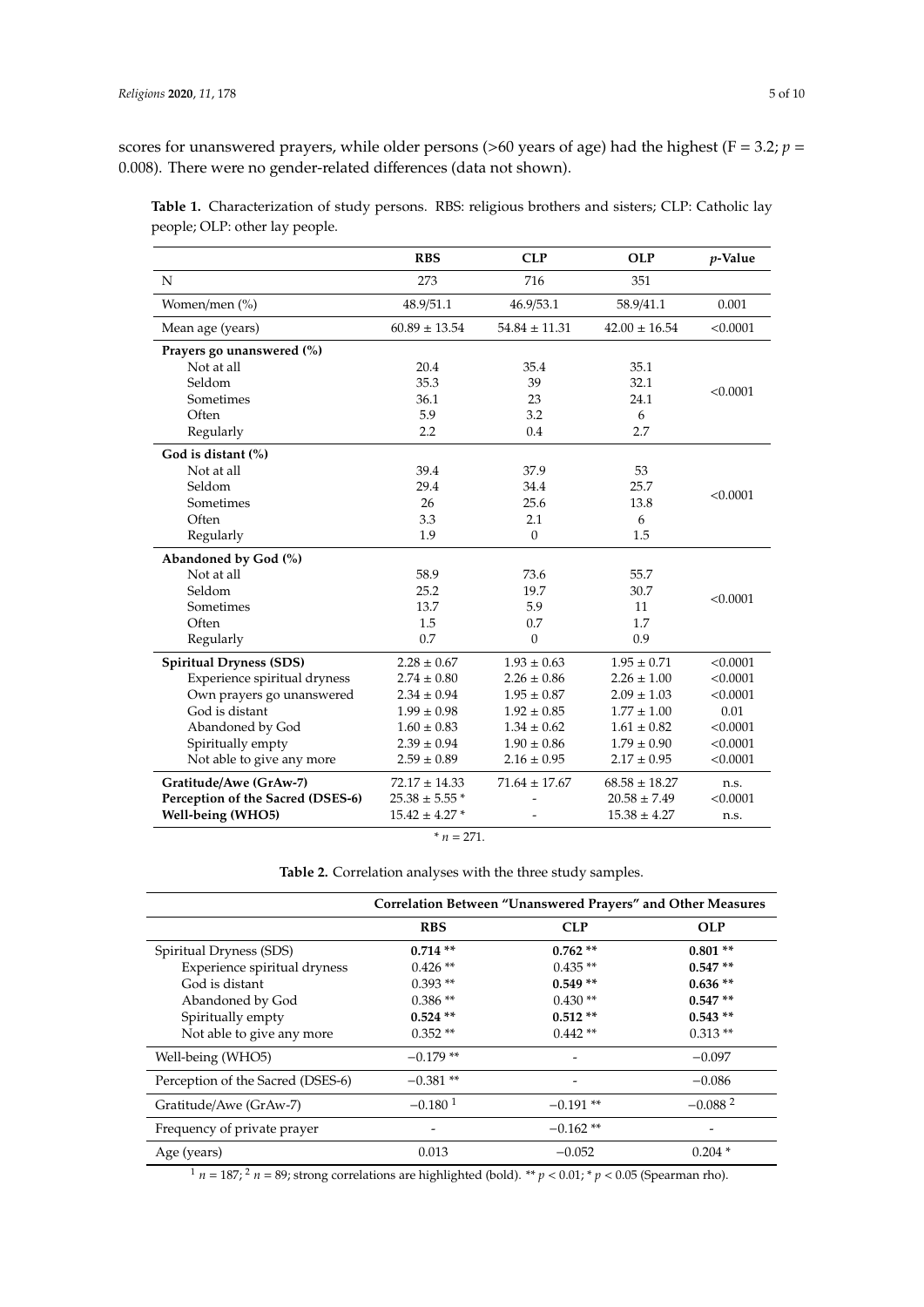#### *3.3. Correlation Analyses*

Within the three study samples, the correlation pattern between the perception that prayers go unanswered and other indicators of spiritual dryness showed similarities but also differences (Table [2\)](#page-4-1). This perception was strongly associated with the experience of being "spiritually empty" and moderately with the perception of not being able to "give any more" in all three samples. The perception that God is distant was strongly related to unanswered prayers in both lay person samples, while it was only moderately related in RBS. In OLP, the perception that prayers go unanswered was strongly related to the experience of spiritual dryness and of being abandoned by God, while it was only moderately related in RBS and CLP.

Whether the perception of the sacred is related or not with the perception that prayers go unanswered was addressed in RBS and OLP. Interestingly, a moderate association was found in RBS only, while it was not significantly related in OLP (Table [2\)](#page-4-1). Thus, although the perception of the sacred and awe/gratitude was strongly interrelated in RBS (*r* = 0.501) and moderately in OLP (*r* = 0.418), the association with the perception that prayers go unanswered was different.

Because we found that "unanswered prayers" were related to indicators of spiritual/emotional exhaustion and emptiness, we further analyzed their association with well-being. In OLP, the perception of not being able to give any more was moderately and inversely related ( $r = -0.340$ ), but only marginally, in RBS (*r* = −0.199). In contrast, the perception of being "spiritually empty" was weakly negatively related to unanswered prayers in RBS ( $r = -0.269$ ) and in OLP ( $r = -0.237$ ). However, well-being was marginally negatively related to unanswered prayers in RBS, but not significantly related in OLP (Table [2\)](#page-4-1).

Next, we analyzed the influence of gratitude/awe and frequency of private prayer on the perception of unanswered prayers and found that, in all cases, the associations were inversely and only marginally related (Table [2\)](#page-4-1). Frequency of private prayer was marginally negatively related to the perception that prayers go unanswered in CLP (Table [2\)](#page-4-1).

#### *3.4. Predictors of Unanswered Prayers within the Three Samples*

<span id="page-5-0"></span>Next, we performed independent stepwise regression analyses within the three samples to reveal the best predictors of the perception that prayers go unanswered. In RBS, the perception of being "spiritually empty" was the best predictor, with further influence of feeling abandoned by God. This model explains 38% of variance (Table [3\)](#page-5-0). Adding perception of the sacred (DSES-6) to the model increases the predictive power only weakly (adding 2% of explained variance).

|                        | Model 1: $R^2 = 0.382$    | Beta     | T        | p        |
|------------------------|---------------------------|----------|----------|----------|
|                        | (constant)                |          | 4.107    | < 0.0001 |
|                        | God is distant            | 0.075    | 1.187    | 0.236    |
| 1                      | Abandoned by God          | 0.183    | 2.942    | 0.004    |
|                        | Spiritually empty         | 0.416    | 6.809    | < 0.0001 |
|                        | Not able to give any more | 0.083    | 1.481    | 0.140    |
| Model 2: $R^2 = 0.399$ |                           |          |          |          |
| 2                      | (constant)                |          | 4.320    | < 0.0001 |
|                        | God is distant            | 0.054    | 0.850    | 0.396    |
|                        | Abandoned by God          | 0.163    | 2.628    | 0.009    |
|                        | Spiritually empty         | 0.386    | 6.272    | < 0.0001 |
|                        | Not able to give any more | 0.076    | 1.377    | 0.170    |
|                        | Perception of the Sacred  | $-0.145$ | $-2.682$ | 0.008    |

**Table 3.** Regression analyses among RBS.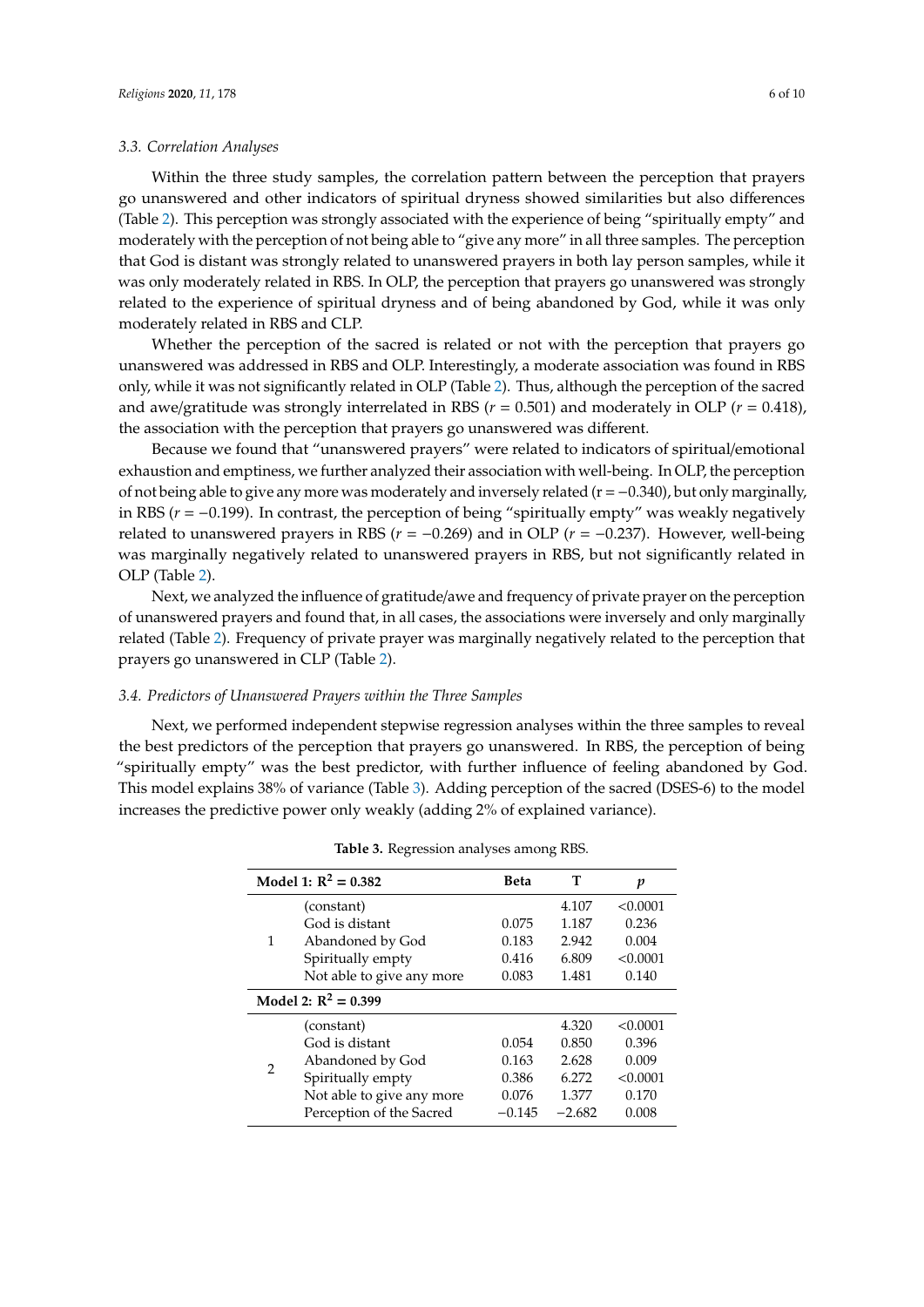<span id="page-6-0"></span>In CLP, the perception that God is distant was the best predictor, with further feelings of being abandoned by God, being spiritually empty, and not being able to give any more (Table [4\)](#page-6-0). These four variables explain 43% of variance.

|  | Model 1: $R^2 = 0.428$    | Beta  |       | р        |
|--|---------------------------|-------|-------|----------|
|  | (constant)                |       | 4.228 | < 0.0001 |
|  | God is distant            | 0.298 | 8.110 | < 0.0001 |
|  | Abandoned by God          | 0.200 | 5.816 | < 0.0001 |
|  | Spiritually empty         | 0.222 | 6.189 | < 0.0001 |
|  | Not able to give any more | 0.125 | 3.614 | < 0.0001 |

**Table 4.** Regression analyses among CLP.

<span id="page-6-1"></span>In OLP, the perception that God is distant was the best predictor, with further feelings of being abandoned by God and being spiritually empty, while the perception of not being able to give any more was of relevance in trend only (Table [5\)](#page-6-1). These variables explain 47% of variance. Adding perception of the sacred (DSES-6) to the model had no influence on the predictors.

|                        | Model 1: $R^2 = 0.474$    | <b>Beta</b> | т     | p        |
|------------------------|---------------------------|-------------|-------|----------|
| 1                      | (constant)                |             | 3.510 | 0.001    |
|                        | God is distant            | 0.425       | 7.749 | < 0.0001 |
|                        | Abandoned by God          | 0.193       | 3.850 | < 0.0001 |
|                        | Spiritually empty         | 0.148       | 2.793 | 0.006    |
|                        | Not able to give any more | 0.083       | 1.812 | 0.071    |
| Model 2: $R^2 = 0.475$ |                           |             |       |          |
| $\overline{2}$         | (constant)                |             | 1.727 | 0.085    |
|                        | God is distant            | 0.456       | 7.952 | < 0.0001 |
|                        | Abandoned by God          | 0.191       | 3.712 | < 0.0001 |
|                        | Spiritually empty         | 0.145       | 2.696 | 0.007    |
|                        | Not able to give any more | 0.055       | 1.179 | 0.239    |
|                        | Perception of the sacred  | 0.054       | 1.245 | 0.214    |

**Table 5.** Regression analyses among OLP.

#### **4. Discussion**

We have chosen three different samples of persons to examine (1) the prevalence of perceiving that one's own prayers go unanswered and (2) which indicators of spiritual dryness predict this perception. The group of RBS is supposed to pray several times per day, while the group of CLP, who is responsible for presiding over the "Liturgy of the Word" on Sundays (or during the week) is supposed to pray frequently and regularly, but without an explicit demand. The important role of lay persons for the Sunday liturgy was discussed by [Winter](#page-9-8) [\(2005\)](#page-9-8). The group of OLP has no specific responsibilities in a religious community and served as a "control" group. However, the OLP was the youngest sample and scored the lowest on gratitude/awe (as a secular form of spirituality) and the lowest on perception of the sacred in daily life. They were assumed to be the "less religious" group. Interestingly, spiritual dryness was the highest in RBS as compared to both lay person groups.

The predictors of the perception of unanswered prayers were different in these three groups: For RBS, the best predictor was the perception of being "spiritually empty", indicating some kind of emotional/spiritual exhaustion. For CLP, the feeling that God is distant, feeling abandoned by God, and feeling "spiritually empty" were similarly relevant predictors. Here, it is a mix of perceived loss and distance and resulting emotional/spiritual exhaustion. In OLP, the perception that God is distant was the best predictor. This would indicate that, particularly in this (younger) group, spiritual doubt about whether God is responding at all is of particular relevance. In this group of OLP, the general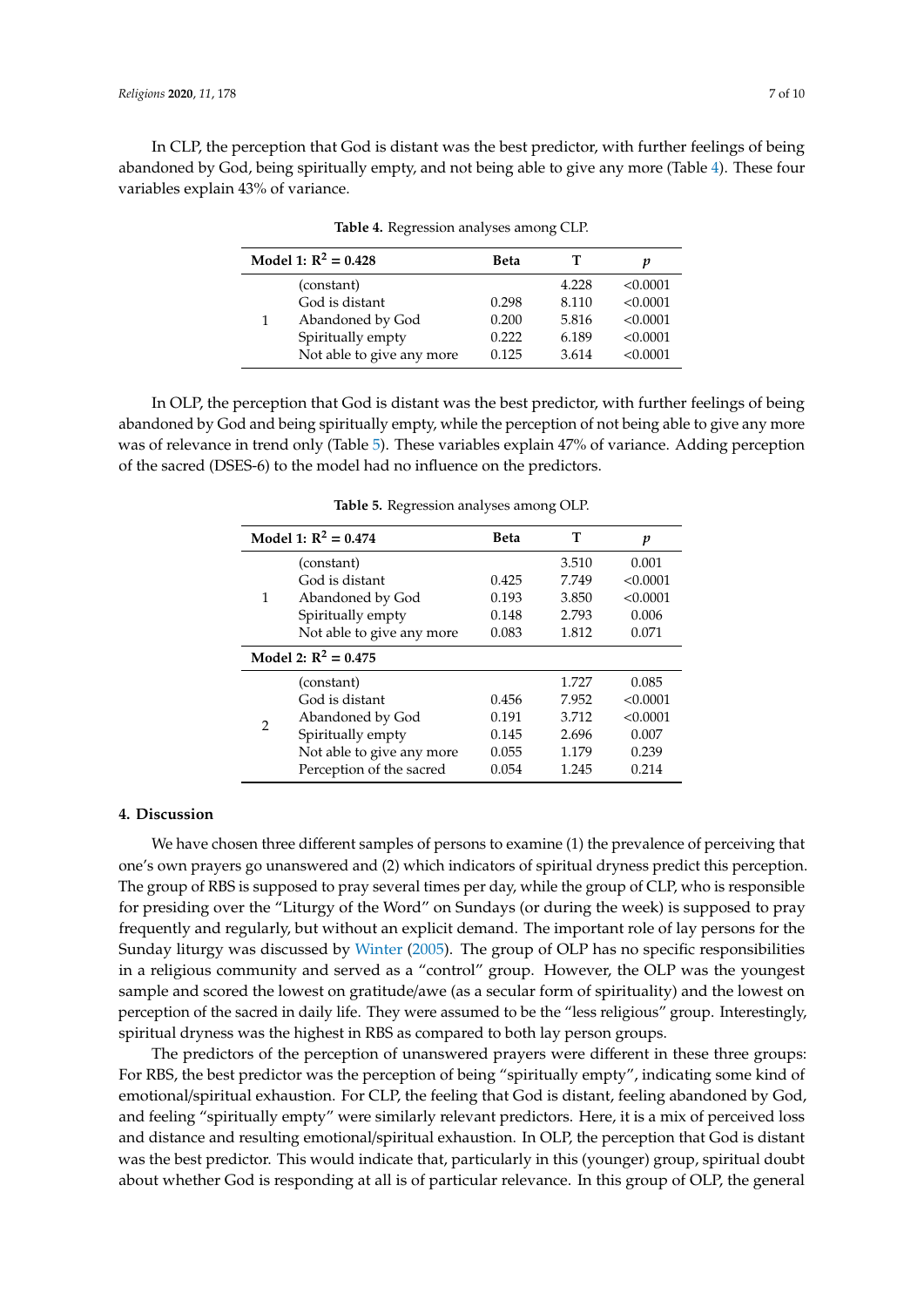perception of the sacred in their life had no association with perceiving that prayers go unanswered, while perception of the sacred was higher in RBS and, for them, moderately negatively associated with prayers going unanswered. We wonder if the ability to perceive the sacred in life is higher in RBS because of their more focused lifestyle. This would also imply they more often have feelings of awe and gratitude than lay persons, and indeed, their gratitude/awe score was moderately to strongly correlated with perceiving the sacred in life. However, gratitude/awe was marginally or not at all related to perceptions of unanswered prayers. In conclusion, it was not an inability to be aware of sacred moments in life that was associated with the perception that prayers go unanswered but, rather, other reasons.

The predictors of perceived unanswered prayers varied most between RBS ("spiritual emptiness") and OLP (God is "distant"), while for the CLP, who have a duty in church, both predictors were relevant. How can this be explained? Well-being was similar in RBS and OLP, and age was of weak relevance only in OLP. In this group, age was of relevance particularly in younger adults, who may have other experiences in life as compared to older persons. Further, in particular, persons < 30 years (students) had the lowest perception of the sacred (mean  $2.26 \pm 1.34$ ) as compared to older persons and the whole sample (mean  $3.09 \pm 1.50$ ; F = 12.6; p < 0.0001), while gratitude/awe showed no age-related differences in OLP ( $F = 1.1$ ; n.s.). Even when excluding OLP < 40 years from the sample, the best predictors of unanswered prayers in this group were the perception that God is distant (Beta =  $0.476$ ; T =  $5.88$ ; p < 0.0001) and being abandoned by God (Beta =  $0.238$ ; T =  $3.11$ ;  $p = 0.002$ ). As a result, these observations cannot be easily explained by age and different life experiences alone. Further, while RBS and CLP were all Catholics, within the sample of OLP, 52% were Catholics, and 34% were Protestants, while 5% were of other religious denominations, and 8% had no specific religious denomination. However, perception of the sacred was similar in Catholics (20.94  $\pm$  7.04) and Protestants (22.14  $\pm$  7.09) and highest in the small group of persons of other religious denomination (25.54  $\pm$  8.84) and very low in those without a specific religious denomination  $(14.34 \pm 7.21)$ ; these differences were significant (F = 8.9; p < 0.0001). Further, the perception that prayers go unanswered was similar in Catholics (2.19  $\pm$ 1.03) and Protestants (2.09  $\pm$  0.94) and lowest in those of other denominations (1.54  $\pm$  0.66) and without  $(1.55 \pm 1.06)$ ; these differences were significant  $(F = 4.1; p = 0.007)$ . This may raise further questions about the perceived impact of prayer or its psychological and spiritual components on the perceptions and feelings of those who pray [\(Jors et al.](#page-9-9) [2015;](#page-9-9) [Baumann](#page-8-12) [2016;](#page-8-12) [Peng-Keller](#page-9-10) [2017\)](#page-9-10).

Taking the experiential dimension of prayer seriously, prayers are not necessarily answered perceptively by God; such a presumption is not even the case among those who pray. The silence of God towards human prayer is a continuous topic in religious traditions, including the prayer experiences as expressed in the biblical psalms. Nevertheless, it is part of the experience of prayer that affects the praying person and generates feelings and insights that are perceived or rather interpreted as a result of a divine or transcendent responses to their prayers [\(Peng-Keller](#page-9-10) [2017\)](#page-9-10). The interpretation that prayers go unanswered in contrast to other moments of life and prayer does affect the praying persons and groups in significantly different ways, as highlighted in the results presented above. There are both group factors and individual differences that determine how people deal with such experiences of spiritual dryness and frustration. The mere knowledge in religious traditions that such critical moments in prayer life are a call to faithfulness to one's spiritual commitment [\(Guardini](#page-8-13) [1998\)](#page-8-13) can be of some help in working through these phases and gaining a more mature identity [\(Marcia](#page-9-11) [1993\)](#page-9-11), after having explored more intensely what it actually means to pray.

#### **5. Conclusions**

Indicators of spiritual dryness, and particularly the experience that prayers go unanswered and that God is not responding, were significantly different in the three contrasting groups of religious brothers and sisters and lay persons. Emotional/spiritual exhaustion, on the one hand, and the perception that God is distant, on the other, were contrasting predictors of relevance. While the former was of relevance for all groups (and the best predictor in RBS), the latter was of particular relevance in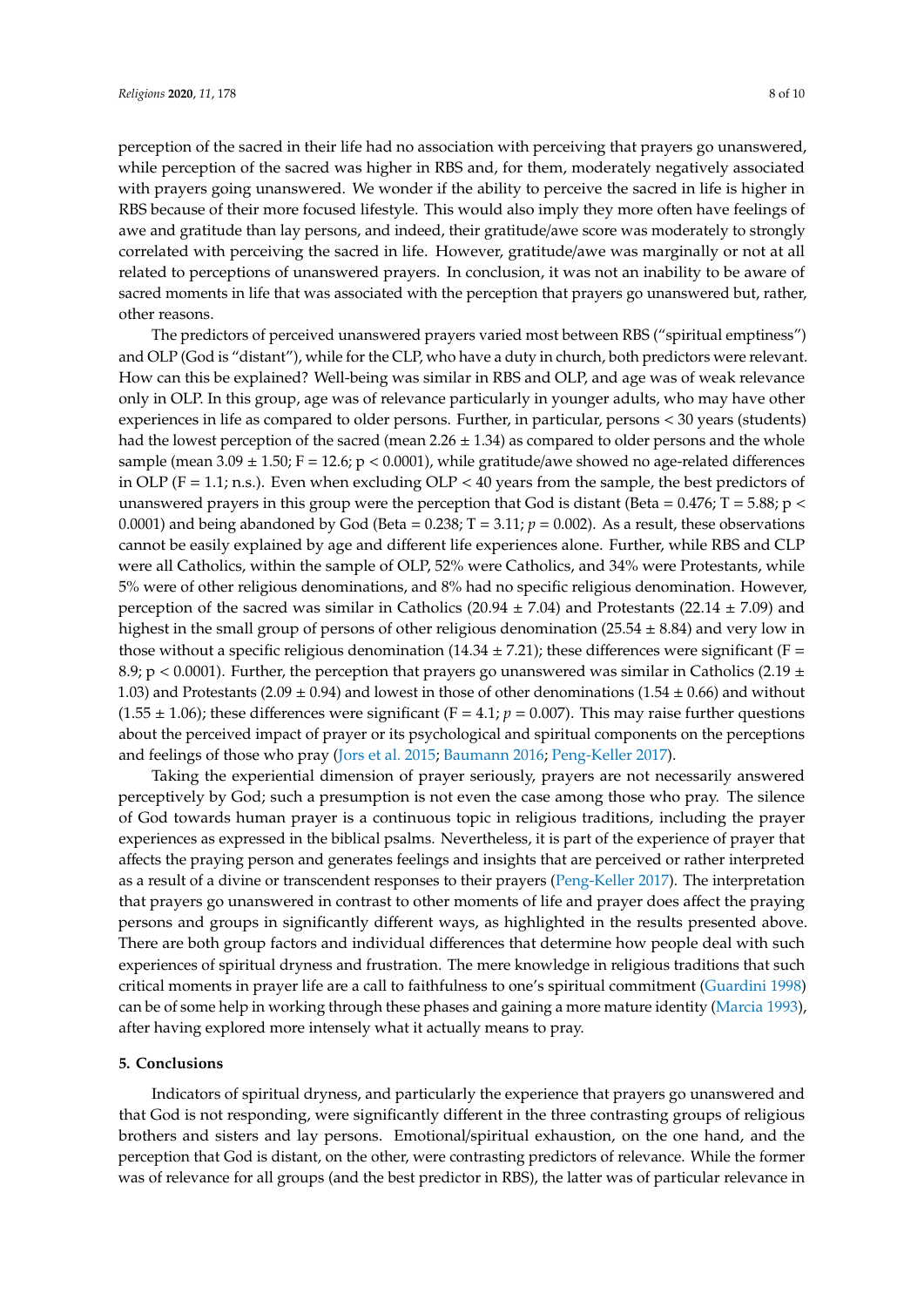lay persons. This knowledge may help psychologists/psychotherapists, pastoral workers, and spiritual advisors to differentiate the underlying causes of spiritual dryness (in terms of "discernment") and thus support persons struggling with God, their faith, and life overall.

**Author Contributions:** Conceptualization and data analysis: A.B.; Writing-Original Draft Preparation, A.B. and K.B.; Funding Acquisition for CLP study: S.W. All authors have read and agreed to the published version of the manuscript.

**Funding:** Cross-sectional surveys among RBS and OLP received no external funding. The study among CLP was funded in part by German Conference of Bishops (DBK) and Rennings-Wagner-Stiftung.

**Acknowledgments:** In this section you can acknowledge any support given which is not covered by the author contribution or funding sections. This may include administrative and technical support, or donations in kind (e.g., materials used for experiments).

**Conflicts of Interest:** A.B. is a university employee; S.W. is an employee of the Catholic diocese Osnabrück; K.B. is a Catholic priest and university employee. The authors declare no conflict of interest. The funding sponsors of the CLP study had no influence on data evaluation or interpretation, writing of the manuscript, or in the decision to publish the results.

#### **References**

- <span id="page-8-12"></span>Baumann, Klaus. 2016. Überlegungen zu Spiritualität und Gebet im Kontext von Krankheit. In *Theologie und Spiritualität des Betens. Handbuch Gebet*. Edited by Matthias Arnold and Philipp Thull. Freiburg: Herder, pp. 363–75.
- <span id="page-8-11"></span>Bech, Peer, Lis Raabaek Olsen, Mette Kjoller, and Niels Kristian Rasmussen. 2003. Measuring well-being rather than the absence of distress symptoms: A comparison of the SF-36 mental health subscale and the WHO-Five well-being scale. *International Journal of Methods in Psychiatric Research* 12: 85–91. [\[CrossRef\]](http://dx.doi.org/10.1002/mpr.145) [\[PubMed\]](http://www.ncbi.nlm.nih.gov/pubmed/12830302)
- <span id="page-8-3"></span>Büssing, Arndt, and Thomas Dienberg, eds. 2019. *Geistliche Trockenheit—Empirisch, theologisch, in der Begleitung*. Münster: Aschendorff.
- <span id="page-8-0"></span>Büssing, Arndt, Andreas Günther, Klaus Baumann, Eckhard Frick, and Christoph Jacobs. 2013. Spiritual dryness as a measure of a specific spiritual crisis in Catholic priests: associations with symptoms of burnout and distress. *Evidence-Based Complementary and Alternative Medicine*, 246797. [\[CrossRef\]](http://dx.doi.org/10.1155/2013/246797)
- <span id="page-8-1"></span>Büssing, Arndt, Eckhard Frick, Christoph Jacobs, and Klaus Baumann. 2016a. Spiritual Dryness in Non-Ordained Catholic Pastoral Workers. *Religions* 7: 141. [\[CrossRef\]](http://dx.doi.org/10.3390/rel7120141)
- <span id="page-8-7"></span>Büssing, Arndt, Eckhard Frick, Christoph Jacobs, and Klaus Baumann. 2016b. Health and Life Satisfaction of Roman Catholic Pastoral Workers: Private Prayer Has a Greater Impact Than Public Prayer. *Pastoral Psychology* 65: 89–102. [\[CrossRef\]](http://dx.doi.org/10.1007/s11089-015-0672-2)
- <span id="page-8-2"></span>Büssing, Arndt, Klaus Baumann, Christoph Jacobs, and Eckhard Frick. 2017a. Spiritual Dryness in Catholic Priests: Internal Resources as Possible Buffers. *Psychology of Religion and Spirituality* 9: 46–55. [\[CrossRef\]](http://dx.doi.org/10.1037/rel0000063)
- <span id="page-8-5"></span>Büssing, Arndt, Jochen Sautermeister, Eckhard Frick, and Klaus Baumann. 2017b. Reactions and strategies of German Catholic priests to cope with phases of spiritual dryness. *Journal of Religion and Health* 56: 1018–31. [\[CrossRef\]](http://dx.doi.org/10.1007/s10943-016-0333-5) [\[PubMed\]](http://www.ncbi.nlm.nih.gov/pubmed/27896534)
- <span id="page-8-10"></span>Büssing, Arndt, Daniela R. Rechia, and Klaus Baumann. 2018. Validation of the Gratitude/Awe Questionnaire and Its Association with Disposition of Gratefulness. *Religions* 9: 117. [\[CrossRef\]](http://dx.doi.org/10.3390/rel9040117)
- <span id="page-8-6"></span>De Mello, Anthony. 2005. *Gott suchen in allen Dingen. Die Spiritualität des Ignatius von Loyola. Ein Schlüssel zu den Exerzitien*. Freiburg: Herder.
- <span id="page-8-4"></span>Exline, Judy J. 2013. Religious and spiritual struggles. In *APA Handbook of Psychology, Religion, and Spirituality (Vol. 1: Context, Theory, and Research)*. Edited by Kenneth I. Pargament, Judy J. Exline and James W. Jones. Washington, DC: American Psychological Association, pp. 459–75.
- <span id="page-8-8"></span>Granqvist, Pehr. 2014. Mental health and religion from an attachment viewpoint: Overview with implications for future research. *Mental Health, Religion & Culture* 17: 777–93. [\[CrossRef\]](http://dx.doi.org/10.1080/13674676.2014.908513)
- <span id="page-8-13"></span><span id="page-8-9"></span>Guardini, Romano. 1998. *Learning the Virtues. That Lead You to God*. Manchester: Sophia Institute Press.
- Heuft, Gereon. 2016. *Not lehrt (nicht) beten. Repräsentative Studie zu religiösen Einstellungen in der Allgemeinbevölkerung und von Patienten der psychosomatisch-psychotherapeutischen Ambulanz eines Universitätsklinikums*. Münster: Aschendorff.